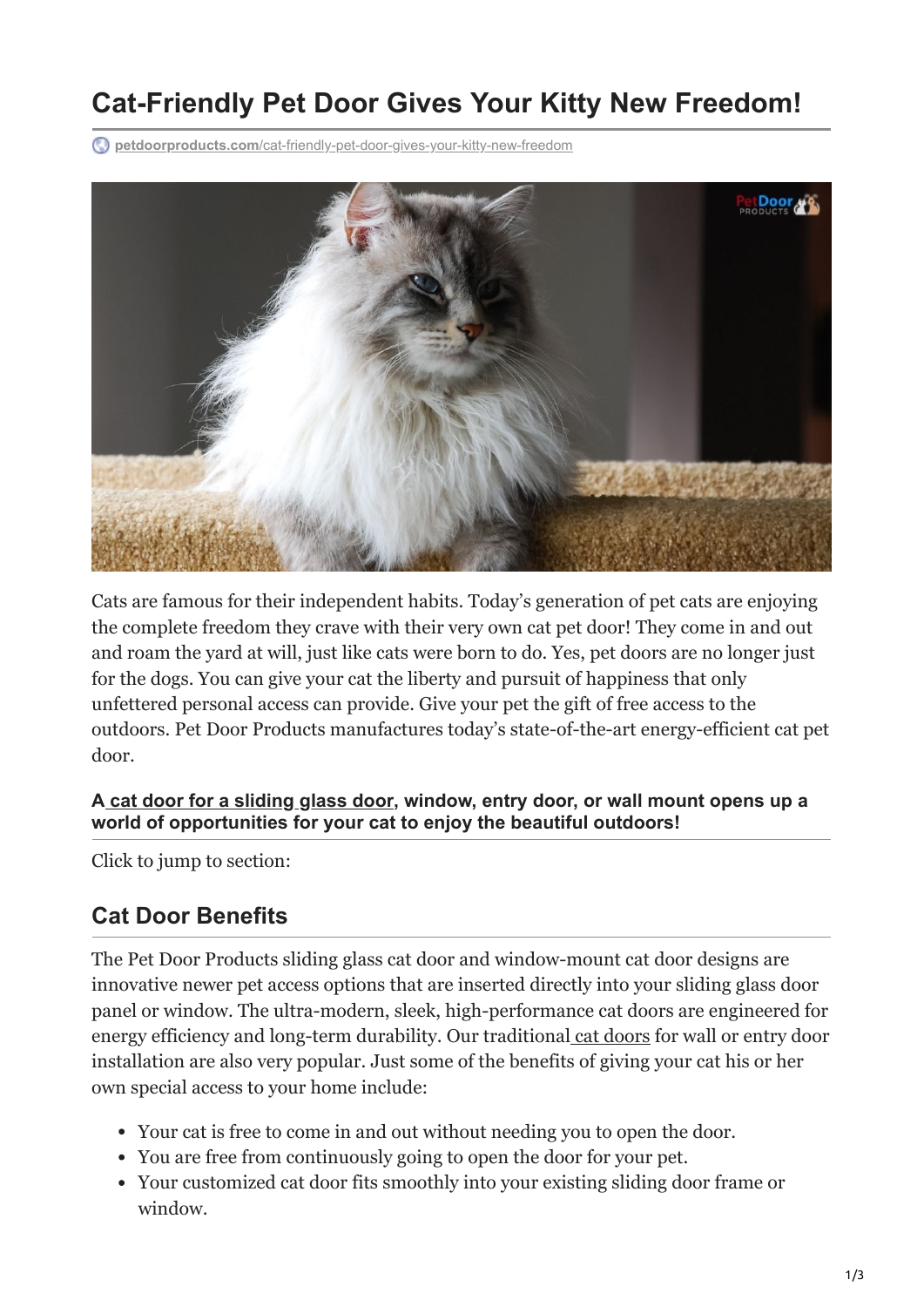- Pet Door Products cat doors offer maximum energy efficiency.
- Cat door installation is convenient and quick, done in less than an hour by our professional.
- The Endura Flap is the highest quality cat door cover on the market today.
- Your sliding glass door operates as usual, with your cat door installed.
- The cat door insert for sliding glass doors is more aesthetically attractive for curb appeal.

The revolutionary [Pet Door Products](https://petdoorproducts.com/about-us/) sliding glass cat door and window-mount cat doors are available in many sizes to fit virtually any place you may want to locate your pet door.

## **Best Energy Efficient Cat Door**

The old drafty accesses of the past have been replaced with advanced technology in Pet Door Products' leading pet door designs. Our industry-leading cat door models feature the high-performance [Endura Flap,](https://petdoorproducts.com/product/endura-flap-for-pet-doors/) magnetic airtight sealing, and wind- and weatherresistant, high-endurance construction.

The new generation of energy-efficient cat doors provides optimum comfort in use for your feline friend. They offer easy access, maximum weather protection for your home, and energy savings for your budget. Pet Door Products' advanced cat door designs include:

- Cat door for sliding glass doors
- Cat door for window installation
- Entry door-mount cat door
- Wall-mount cat door

### **Quality Cat Door Design Features**

Pet Door Products manufactures today's state-of-the-art pet doors in various designs, sizes, and colors to suit any needs and style preferences. We build today's best cat door for any lifestyle. Here are just some of the great features of these top-quality pet doors:

- The light-push door flap makes it easy even for a small kitten to push it open.
- The airtight seal makes the cat door highly weather-resistant.
- There is [a cat door for every cat size,](https://petdoorproducts.com/wp-content/uploads/2017/11/Measurement-Instructions-for-Pet-Door.pdf) from tiny kittens to the biggest domestic cats.
- The Endura Flap is lined with a balanced magnetic seal for a snug but light closure.
- A security slide cover lets you block the access when you want to control it.
- The Pet Door Products 15-Year Warranty is one of our industry's best.

### **Give Your Cat Today's Best Pet Door!**

Pet Door Products makes the world's best energy-efficient cat and dog doors. Our highquality cat doors come in a wide range of designs, sizes, and colors to suit any preferences for your pet and your home.